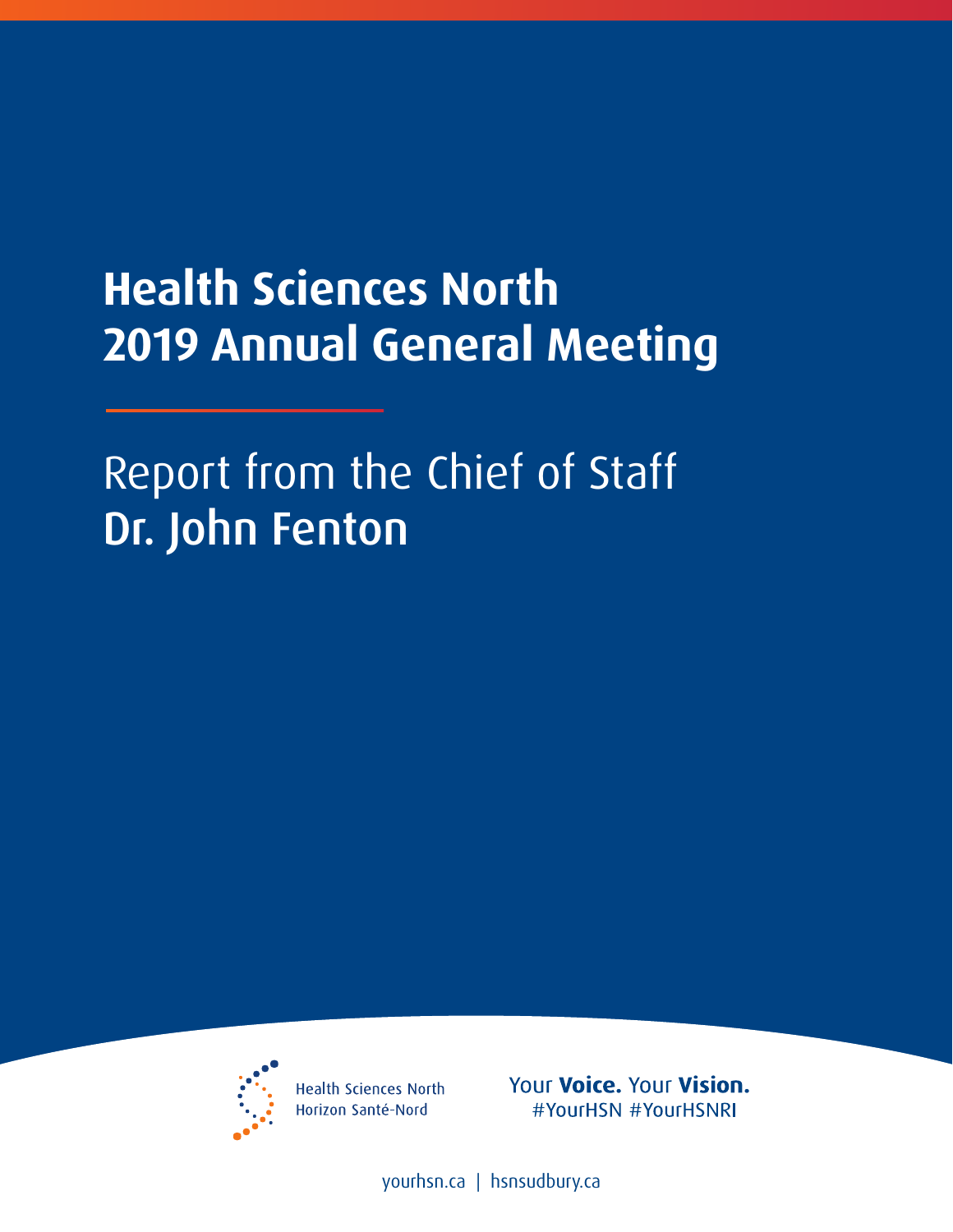## **Report from the Chief of Staff Dr. John Fenton AGM - June 19, 2019**

 The past year has been an exciting one for the organization, full of engagement and planning for the future.

 For me, as Chief of Staff, I can tell you it has also been a year of positive and continuous improvement with a focus on the delivery of quality care.

 work is why I am committed to this role. Improving care for patients and making HSN a better place for medical professionals to

 Thank you to members of the Medical Advisory Committee, the Senior Leadership Committee and to members of the Professional Staff for your ongoing support.

I could not do this without your dedication and collaboration.

Making progress is truly a team effort.

As your Chief of Staff, it is my pleasure to report on the activities of the medical staff at HSN this past year.

2018 has been another successful year for physician recruitment in Greater Sudbury.

 Commerce team up to attract numerous doctors and specialists. Each year, HSN, the City of Greater Sudbury and the Greater Sudbury Chamber of

 doctors, 12 specialists, and two Emergency Medicine physicians. This past year, 20 physicians started new practices in the city, including six family

 Our new specialists cover the fields of Anaesthesia, Cardiology, Internal Medicine, Medical Oncology, Radiology, Psychiatry, Obstetrics and Gynecology and Pathology.

New recruits are an important part of being able to continue to offer access to high quality care, as well as innovative skills and procedures, to patients of Northeastern Ontario.

 I'd like to offer a warm welcome to all who have joined our teams. This was also another successful year for recruiting future nurses, paramedics, physicians and lab technicians, as HSN welcomed more than 1,700 learners to the organization.

These learners work throughout the hospital, with our many different health care teams, providing care while they learn valuable lessons for when they begin working in the healthcare field. This also greatly increases our ability to recruit and retain skilled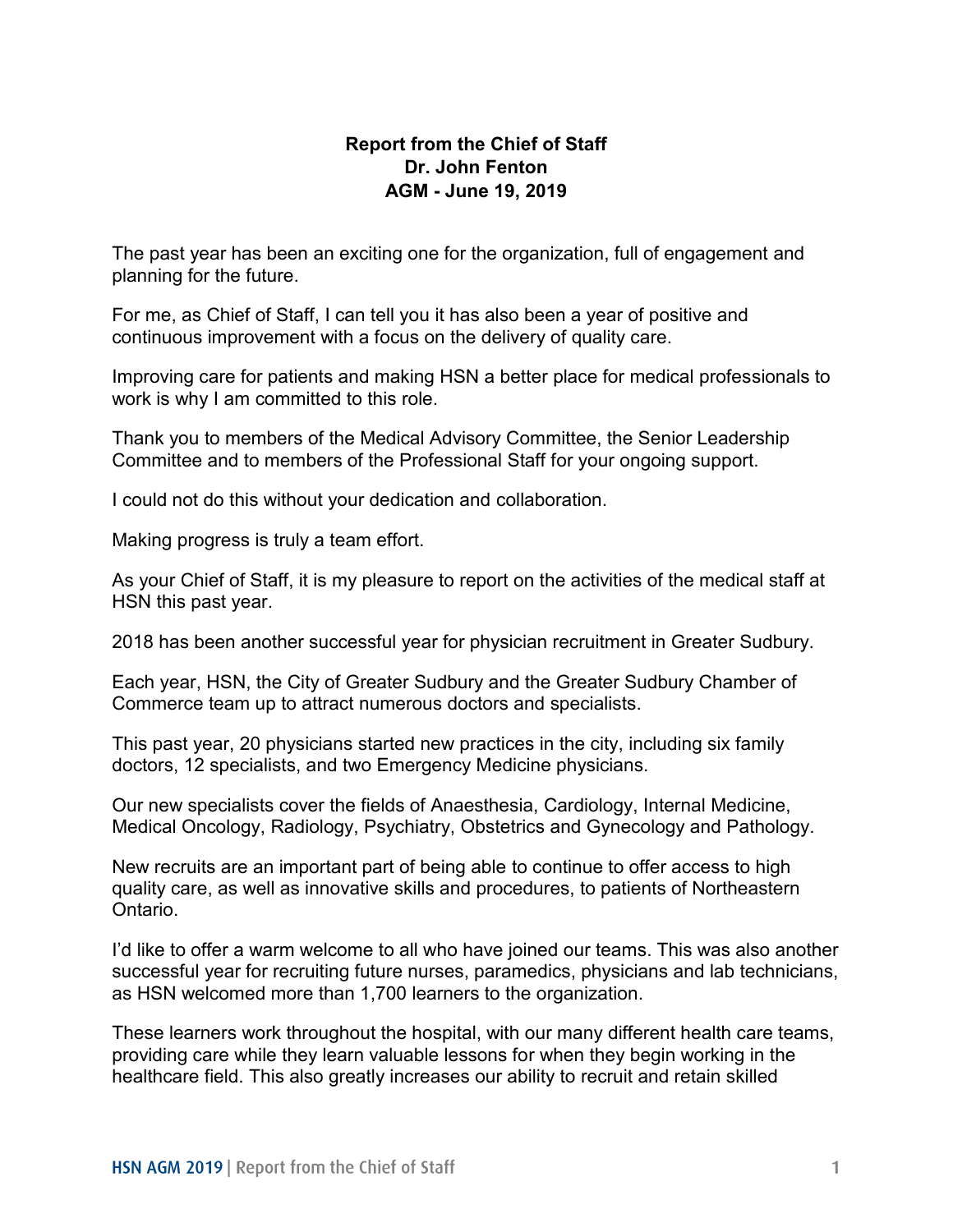healthcare workers. As the tertiary care centre for Northeastern Ontario, HSN has a responsibility to care for patients and families from across the region.

 We are an organization dedicated to constantly improving, and I'd like to highlight a few accomplishments from this past year.

 With the guidance of a physician-led working group, standardized resources have been developed to enhance departmental Morbidity and Mortality Rounds known as M&M Rounds.

M&M rounds are an example of how our organization can demonstrate a continued commitment to improving care by learning from cases with unexpected results and implementing changes to reduce risk and preventing harm.

where three cases were presented. In addition, HSN hosted inaugural Amazing & Awesome Grand Rounds in December

where three cases were presented.<br>Amazing & Awesome rounds are a positive spin on case reviews with a focus on learning from cases where processes and outcomes are excellent.

 Our first Amazing & Awesome rounds resulted in standing room only attendance and overwhelmingly positive feedback.

 continue to host these rounds on an ongoing basis. Under the leadership of Dr. Sarah McIsaac and Dr. Rob Ohle, we are planning to

Under the leadership of Dr. Mark Henderson, Medical Director and Chief of Cardiology, there have been great strides made to improve processes and quality in cardiology.

 Clubs, regular Catheterization Lab business meetings and Morbidity and Mortality Rounds are all examples of this. The introduction of an electrocardiogram (ECG) management platform and weekly ECG rounds, weekly trans-catheter aortic valve implantation (TAVI) rounds, monthly Journal

In an effort to mitigate risk and to ensure that HSN is able to continue to provide quality and timely medical imaging services, we have engaged with the Joint Department of Medical Imaging (JDMI) at UHN/Sinai Health System/Women's College Hospital to establish a comprehensive partnership with HSN.

This collaboration will result in a change in the service delivery model from general radiology services to a sub-specialized service delivery model which will better serve the patients and providers of Northeastern Ontario.

 This partnership will result in increased access to services for the patients of Northeastern Ontario.

Northeastern Ontario.<br>By partnering with the JDMI, HSN patients will be able to have their imaging read and procedures done by a broader range of sub-specialty trained Radiologists.